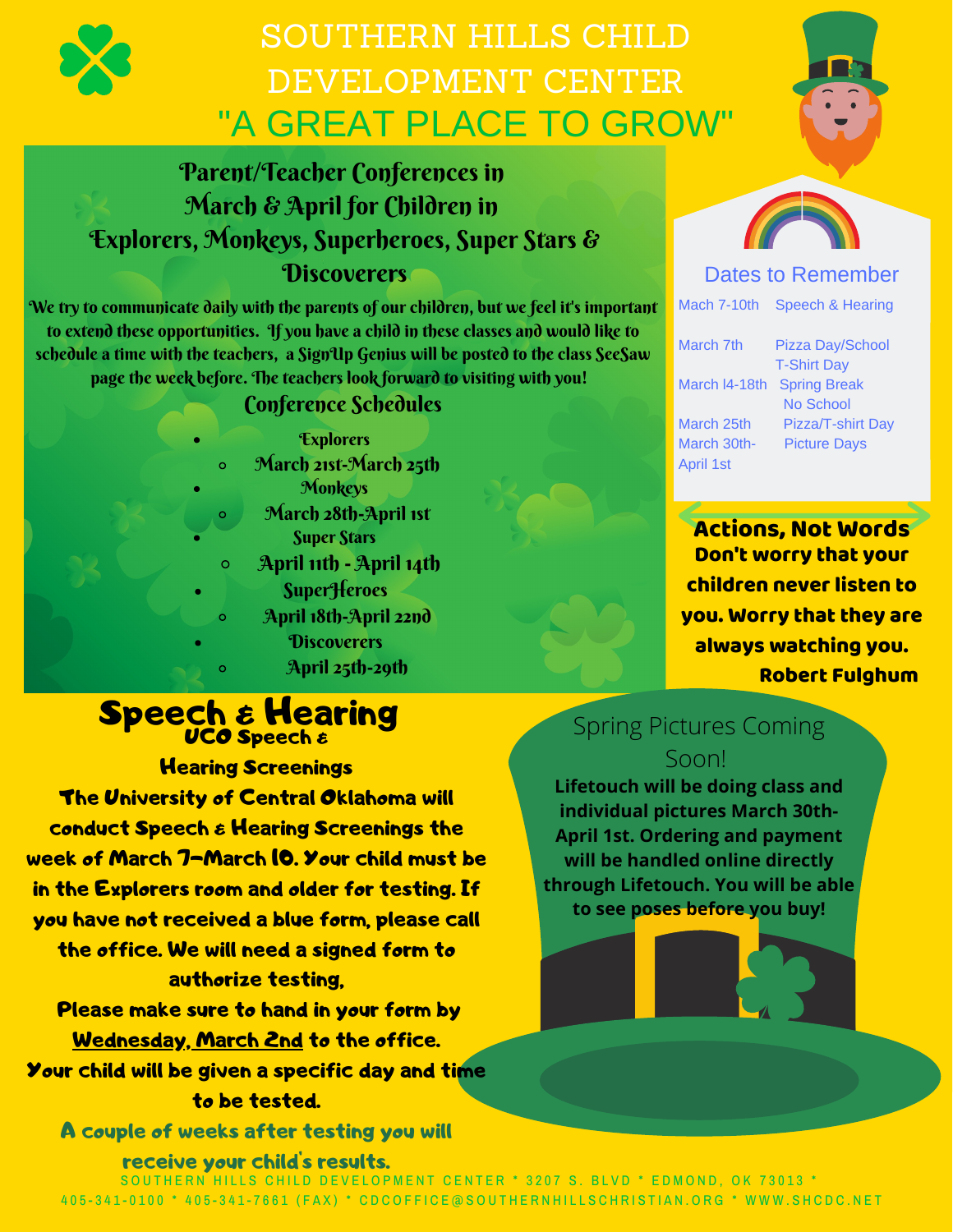

# Changes at SHCDC



Due to the winter weather, the last day of school will be Friday, May 20th (this includes two built in snow days). Our Board has voted to follow Edmond Public Schools and add minutes to our school day. This change will be starting March 21st. Drop off will be at 9:05 and our day will end at 2:25 for everyone. We love our wonderful families and we are happy to be able to offer the additional classroom time to each day!

# Spring Break

Don't Forget, **Our Spring Break this year is** 

### Monday, March IL - Friday, March 18

We will not have school that week. Enjoy your week with your kiddos!





**CDC has a limited number of scholarships available each year. Your application for 2022-23 school year must be received by May 9th, 2022. The Scholarship committee meets in early June and you will receive a letter informing you of their decision. Please talk to Tyna Kelley for more information. Tuition Scholarship Applications**